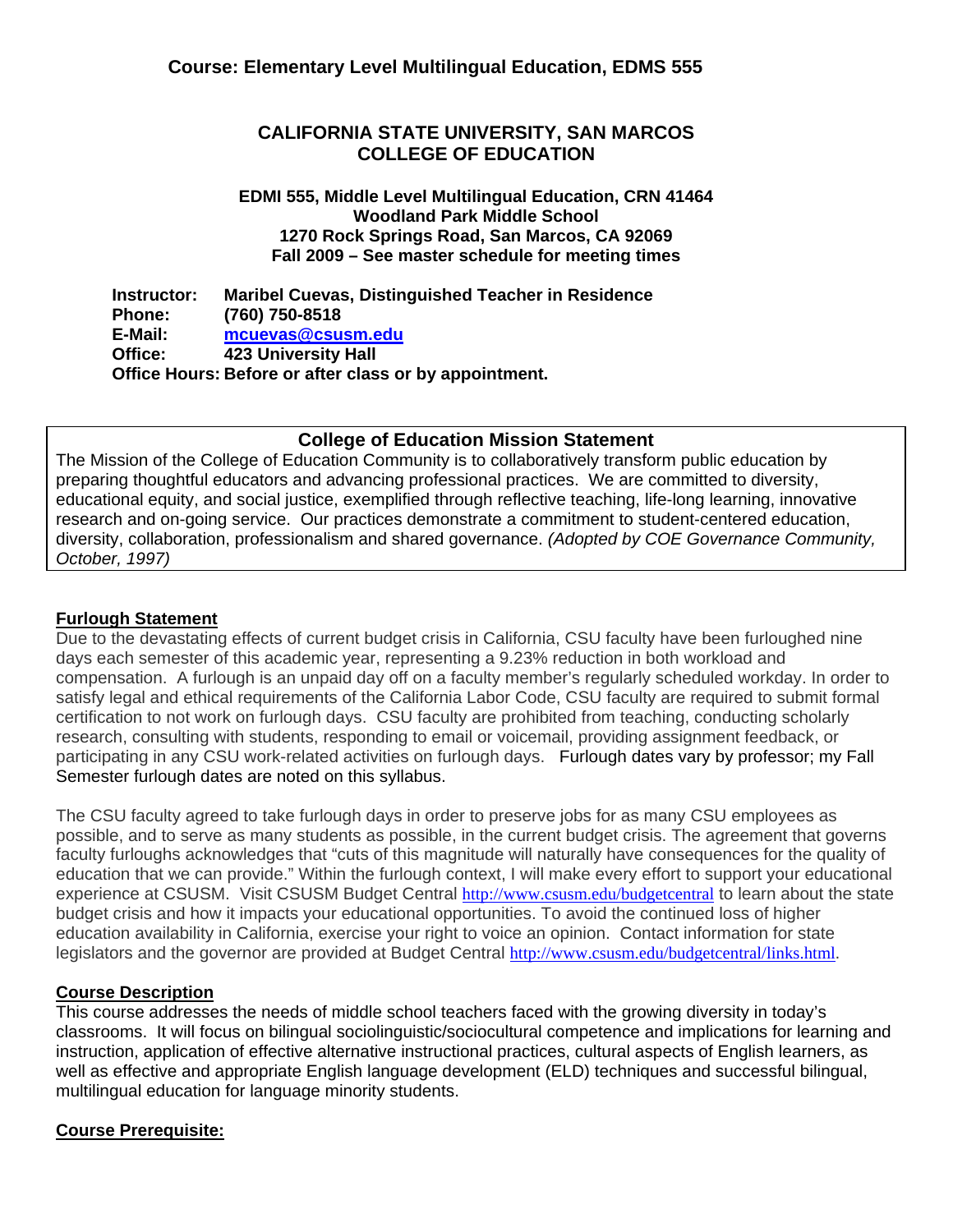Admission to the Multiple Subject/CLAD Teacher Credential Program

# **Course Objectives:**

- and research on the effectiveness of bilingual education and bilingualism in the United States. 1. Explain the basic terms, philosophies, problems, issues, history, and practices related to the education of language minority persons in California and the US and knowledge of the history, policies, programs,
- and apply research and its effects on the dimensions of learning in bilingual education program models. 2. Demonstrate understanding of the most important goals of bilingual/multicultural education. Understand
- and their effects on program design and educational achievement. 3. Explain the theoretical framework upon which bilingual education is founded and demonstrate understanding of the philosophical, theoretical, legal, and legislative foundations of bilingual education
- requirements for the state of California. 4. Demonstrate understanding of existing student identification, assessment, and language re-designation
- and biliteracy as developmental processes in instructional practice 5. Explain the connections between bilingual education, English as a second language, and SDAIE, SDAIS/CALLA methodologies. Apply knowledge of the research on the cognitive effects of bilingualism
- community. 6. Demonstrate understanding of models of multicultural intercultural education and their implications for curriculum, instruction, and educational policy. Become cognizant of the fact that students' motivation, participation, and achievement are influenced by an intercultural classroom climate and school
- *Policy of the State of California* 7. Gain knowledge and understanding pertaining to similarities and differences between, contributions of, exchanges between, and varying perspectives of the populations referenced in *the Non- Discrimination*
- among languages. 8. Demonstrate knowledge of the transferability between primary and target language with the understanding that the level of transferability is affected by the level of compatibility and may vary
- resource. 9. Promote authentic parental participation that includes learning about school systems, assuming leadership roles and affecting policy and understanding of the family as a primary language and cultural

# **Required Texts:**

- Echevarria, J., Vogt, M., and Short, D. (2008). *Making Content Comprehensible for English Language Learners: The SIOP Model,* 3rd Edition. Boston, MA: Allyn and Bacon.
- Quiocho, A. & Ulanoff, S. (2009) *Differentiated Literacy Instruction for English Language Learners.* Allyn & Bacon. ISBN-13:978-0-13-118000-0 An ebook is available for this text

English-Language Development Standards for California Public Schools K-12 (You can download the ELD standards from the CDE website (www.cde.ca.gov).

Web CT – assigned articles

# **Recommended Text:**

Walter, T. (2004). *Teaching English Language Learners: The How-To Handbook.* Longman. ISBN 0- 13-150088-0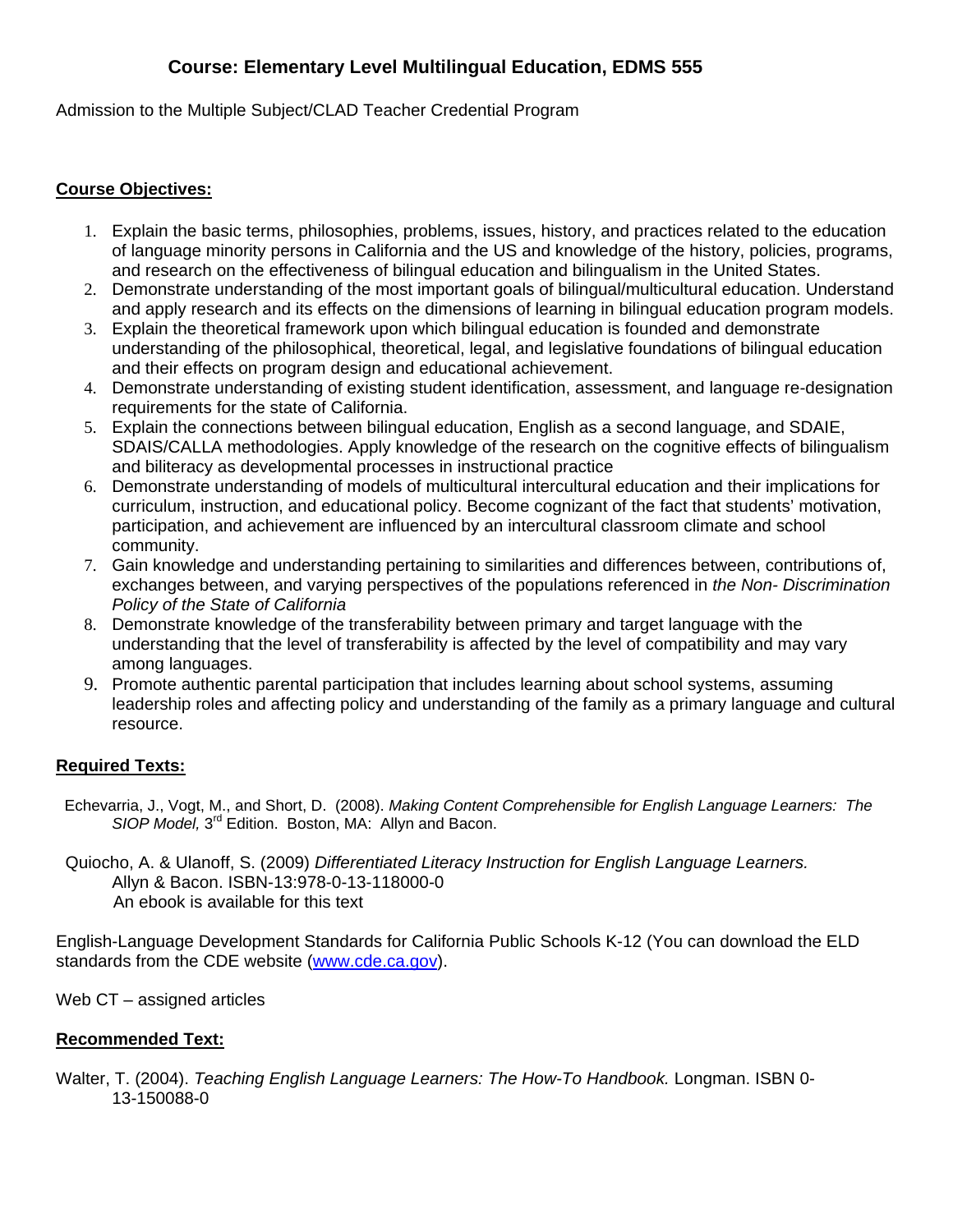# **Authorization to Teach English Learners**

This credential program has been specifically designed to prepare teachers for the diversity of languages often encountered in California public school classrooms. The authorization to teach English learners is met through the infusion of content and experiences within the credential program, as well as additional coursework. Students successfully completing the program receive a credential with authorization to teach English learners. (*Approved by CCTC in SB2042 Program Standards – August 2002*).

# **Student Learning Outcomes**

# **Teacher Performance Expectation (TPE) Competencies:**

The course objectives, assignments, and assessments have been aligned with the CTC standards for the Multiple and Single Subject(s) Credential. This course is designed to help teachers develop the skills, knowledge, and attitudes necessary to assist schools and district in implementing effective programs for all students. The successful candidate will be able to merge theory and practice in order to realize a comprehensive and extensive educational program for all students. The following TPE is addressed in this course:

# **TPE 15**: **Social Justice and Equity**

- Valuing socially equitable teaching, learning, and schooling in a variety of organizational settings
- Incorporating pluralism and divergent perspectives on educating diverse students
- Democratizing public education to achieve social justice and equity

## **California Teacher Performance Assessment (CalTPA):**

system of teacher performance assessment (TPA), to be embedded in the credential program of preparation.<br>At CSUSM this assessment system is called the CalTPA or the TPA for short. Beginning July 1, 2008 all California credential candidates must successfully complete a state-approved

To assist your successful completion of the TPA a series of informational seminars are offered over the course of the program. TPA related questions and logistical concerns are to be addressed during the seminars. Your attendance to TPA seminars will greatly contribute to your success on the assessment.

Additionally, COE classes use common pedagogical language, lesson plans (lesson designs), and unit plans (unit designs) in order to support and ensure your success on the TPA and more importantly in your credential program.

The CalTPA Candidate Handbook, TPA seminar schedule, and other TPA support materials can be found on the COE website provided at the website provided: http://www.csusm.edu/coe/CalTPA/ProgramMaterialsTPA.html

# **College of Education Attendance Policy**

Due to the dynamic and interactive nature of courses in the College of Education, all students are expected to attend all classes and participate actively. At a minimum, students must attend more than 80% of class time, or s/he may not receive a passing grade for the course at the discretion of the instructor. **Individual instructors may adopt more stringent attendance requirements**. Should the student have extenuating circumstances, s/he should contact the instructor as soon as possible. *(Adopted by the COE Governance Community, December, 1997).* 

## **Students with Disabilities Requiring Reasonable Accommodations:**

Students with disabilities who require reasonable accommodations must be approved for services by providing appropriate and recent documentation to the Office of Disable Student Services (DSS). This office is located in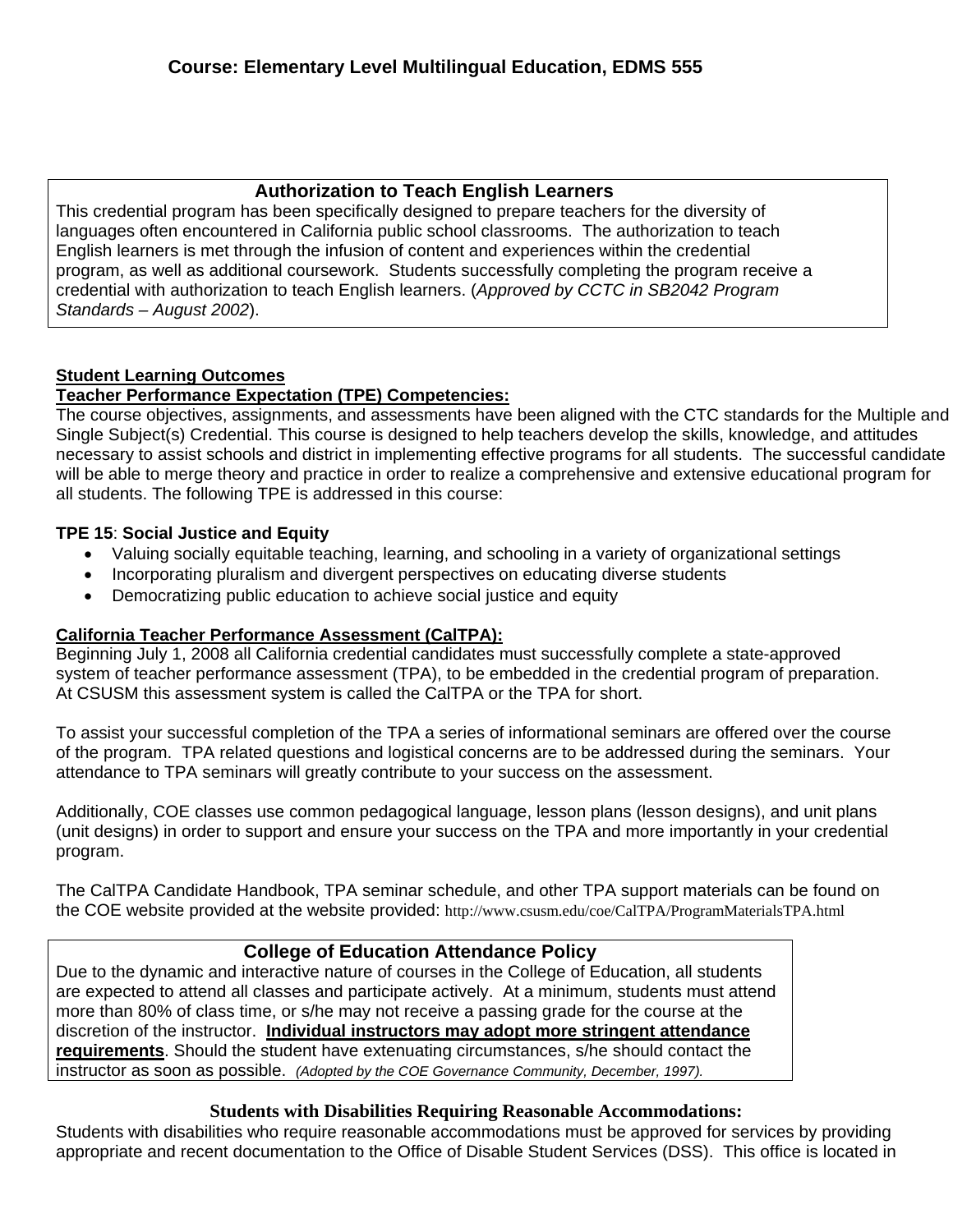Craven Hall 5205, and can be contacted by phone at (760) 750-4905, or TTY (760) 750-4909. Students authorized by DSS to receive reasonable accommodations should meet with their instructor during office hours or, in order to ensure confidentiality, in a more private setting.

# **Course Requirements:**

| • Attendance, Participation, & Professional Disposition | 25 points |
|---------------------------------------------------------|-----------|
| • ELL/Immigrant interview                               | 20 points |
| • ELD / SDAIE Lesson Observation & Write-up             | 20 points |
| • CAT SDAIE Lesson Designs                              | 25 points |
| • Reflective Statements: TPE 15                         | 10 points |
|                                                         |           |

## **ASSIGNMENT DESCRIPTIONS**

#### **1. Attendance, Professional Disposition, and Class Participation 25 points**

First is the expectation that you will attend all class sessions prepared to actively participate in class activities, group and individual sharing, and discussions on various topics and assigned reading**. Eight (8) points will be deducted for each full day absence. A student who misses more than two (2) days of class will not pass this class (see the College of Education Attendance Policy). Arriving late and leaving early may be documented as a ½ day absence.** An opportunity to earn extra credit points will be announced midsemester.

 the description below and the CSUSM College of Education's Mission Statement for guidelines. Professional, credentialed educators are evaluated on "performance of non-instructional duties and responsibilities" by their administrators. Punctuality, attendance, collaboration with colleagues, and professionalism fall under this category. Your Professional Disposition is related to how you conduct yourself in class and at a school site. Please communicate any attendance issues directly with the instructor. Please see

## **CSUSM College of Education Professional Dispositions**

The California State University San Marcos College of Education fosters the development of the following professional dispositions among our candidates. Candidates increasingly reflect these dispositions in their work with students, families, and communities.

- **Social Justice and Equity:** Candidates appreciate the languages, communities, and experiences learners bring to the classroom. Candidates advocate for and support marginalized communities and individuals.
- **Collaboration:** Candidates learn and practice the skills of collaboration in their coursework and use them in their professional interactions with students, colleagues, parents, caregivers and those in the wider community.
- **Critical Thinking:** Candidates analyze various professional contexts, resulting in more informed decision making about professional practice.
- **Professional Ethics:** Candidates learn to make and act on well-reasoned, principled judgments.
- **Reflective Teaching and Learning:** Candidates critically review their professional practice and the impact it has on student success.
- experiences throughout their career. • **Life-Long Learning:** Candidates are committed to actively seeking new knowledge, skills and

## 2. **ELL/Immigrant Interview 20 points**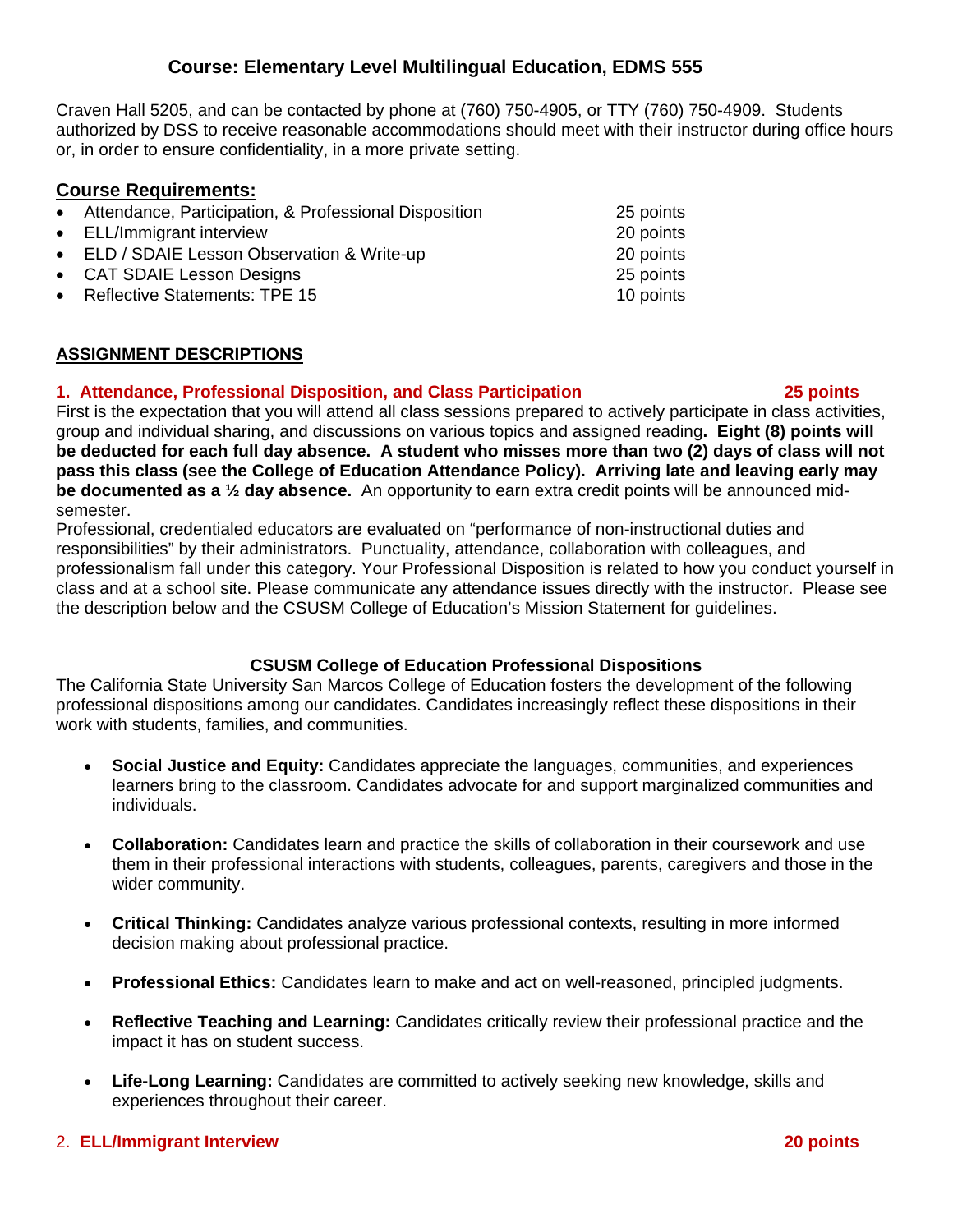The purpose of this assignment is to better understand the life of an English language learner and/or immigrant living in our country. You will interview an individual who has learned or is learning English as a second language. This adult person can be a fellow student, someone you know, or someone you seek out. Through the interview process, you will find out how the person has acquired or is acquiring English and any Challenges and/or successes faced by immigrants as they learn a new language and culture. Guideline for the interview questions and a rubric for scoring this assignment will be shared in class. Assignment will be submitted in class; length 2-3 pages maximum. More information on the criteria and expectations of this assignment will be explained in detail in class.

# **20 points 12. ELD / SDAIE Lesson Observation & Write-up 20 points <b>20 points**

The purpose of this assignment is for you to see instruction for English Language Learners in action and to observe the strategies teachers implement during instruction, as well as the engagement and interaction of all the students. Detailed instructions and a 'check-list for this observation, as well as a rubric for scoring this assignment will be shared in class. Assignment will be submitted to WEBCT and brought to class; length 2-3 pages maximum.

# **4. Critical Assessment Task**

# **Social Justice and Equity Multicultural Lesson Designs 25 points**

The purpose of this assignment is to provide differentiated instruction with the sound methodologies, principles, and strategies appropriate for English language learners at 3 different language proficiency levels using the TPA Lesson Design Template. Use the best practices methodologies and pedagogy for English Learners as you design instructional experiences for your students. Your lesson design will contain:

- Content objective and language objective, posted and explained to students
- Evidence of Lesson Preparation
- Evidence of Building Background
- Evidence of Comprehensible Input
- Evidence of Learning, Scaffolding, and Questioning Strategies
- Evidence of Student Interaction
- Evidence of hands on practice and application of new learning
- Evidence thoughtful lesson delivery
- Evidence of Review and Assessment

You may work in a group of 2 to 4 students to create a Collection of Lesson Designs. Together you will collaborate to select a grade level, content area and Social Justice Theme to center your collection around. Each group member will then individually design a lesson using the Lesson Design Template. Submit all Lesson Designs bound together.

## **Statement of participation.**

As a group, write a paragraph describing each member of the group's participation and contributions to the completed project

 This assignment and scoring rubric will be fully explained in class. Please include an appendix of any supplementary materials you designed or borrowed including black line masters of graphic organizers, worksheets, or assessments. Remember to give credit where credit is due.

## **Critical Assessment Task, Social Justice and Equity Multicultural Literacy Designs - Scoring Rubric**

| Criteria | <b>Developing</b> | <b>Nearly</b><br><b>Meets</b> | <b>Meets</b> | Exceeds |
|----------|-------------------|-------------------------------|--------------|---------|
|----------|-------------------|-------------------------------|--------------|---------|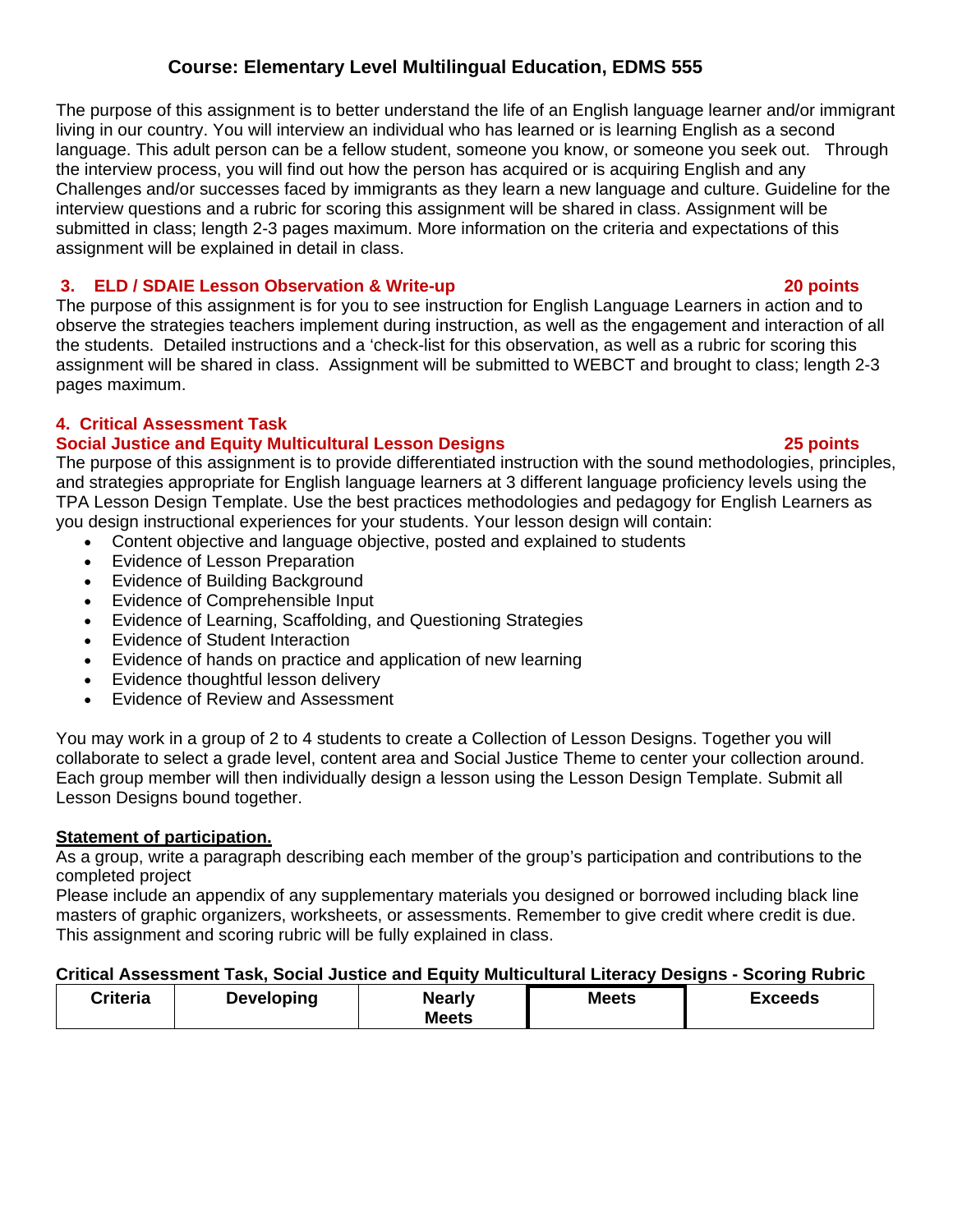| <b>SDAIE</b><br>Lesson<br>Design                                      | Candidates know and<br>can apply few of the<br>pedagogical theories,<br>principles, and<br>instructional practices<br>for English learners.<br>English learners do not<br>comprehend key<br>academic concepts<br>and ideas. | Candidates know<br>many pedagogical<br>theories, principles,<br>and instructional<br>practices for English<br>learners, but cannot<br>apply them in a<br>comprehensive<br>manner.                                            | Candidates know<br>and can apply<br>pedagogical<br>theories, principles,<br>and instructional<br>practices for<br>comprehensive<br>instruction of<br>English learners.                                                                                                                                                                         | Candidates know and<br>can apply pedagogical<br>theories, principles,<br>and instructional<br>practices for<br>comprehensive<br>instruction of ALL<br>English learners.                                                                                                                                                                                                                                              |
|-----------------------------------------------------------------------|-----------------------------------------------------------------------------------------------------------------------------------------------------------------------------------------------------------------------------|------------------------------------------------------------------------------------------------------------------------------------------------------------------------------------------------------------------------------|------------------------------------------------------------------------------------------------------------------------------------------------------------------------------------------------------------------------------------------------------------------------------------------------------------------------------------------------|----------------------------------------------------------------------------------------------------------------------------------------------------------------------------------------------------------------------------------------------------------------------------------------------------------------------------------------------------------------------------------------------------------------------|
| <b>TPE 15</b><br><b>Social</b><br><b>Justice and</b><br><b>Equity</b> | Candidates do not<br>address issues of<br>social justice and<br>equity in the<br>classroom, and<br>lessons are not<br>designed for students<br>from diverse<br>backgrounds.                                                 | Candidates know<br>many issues of<br>social justice and<br>equity, but lessons<br>do not include<br>instructional<br>practices for diverse<br>students and are not<br>grounded in theories<br>of multicultural<br>education. | Candidates know<br>and can apply<br>issues of social<br>justice and equity<br>in the classroom.<br>Lessons include<br>instructional<br>practices that are<br>grounded in<br>multicultural<br>education, and<br>provide equitable<br>outcomes for<br>students from<br>different linguistic,<br>cultural, social and<br>economic<br>backgrounds. | Candidates know and<br>apply issues of social<br>justice and equity in<br>their lessons. Lessons<br>apply instructional<br>strategies grounded in<br>theories, principles &<br>ideas of multicultural<br>education, ensure<br>equitable outcomes for<br>all students from<br>different backgrounds,<br>and are designed<br>collaboratively with<br>stakeholders<br>representing all<br>students in the<br>classroom. |

## **Lesson Presentations**

Each group will have 15-20 minutes engage the class in one of their SDAIE and Social Justice and Equity Lesson Designs to the class*.* 

# *THIS ASSIGNMENT MUST ADDRESS TPE 15 (SEE RUBRIC)*

## 5**. TPE Reflective Statement 10 points**

In EDM2 555, you are responsible for writing and submitting to *taskstream*, a reflective statement for TPE 15, Social Justice and Equity. Your reflection should be approximately 250-350 words (the goal is to be succinct not to count words) and focus on a description, analysis, and reflection sequence. *You must attach your*  **SJ&E lesson plan as an artifact to support your ideas.** You may attach other artifacts which also support your ideas. Detailed instructions and instructor assistance will be provided in class. This assignment will be submitted to taskstream for review.

## **Grading Standards**

In this class, all students begin with 100 points. Points will be deducted from your total, based on the quality of the work you turn in for each assignment.

 submitted as specified in class on the due date. **Assignments not submitted on due date will lose 10% of**  In addition, all students are expected to participate in class activities and demonstrate reflective learning. It is important that students are well prepared for course sessions by completing the readings and assignments scheduled before class meetings. Unless otherwise negotiated with the instructor, all assignments are to be **earned credit per day.** Assignments should be typed and double-spaced.

All work needs to be turned in to WebCT.

All assignments must be turned in no later than Friday, October  $30<sup>th</sup>$  to receive credit.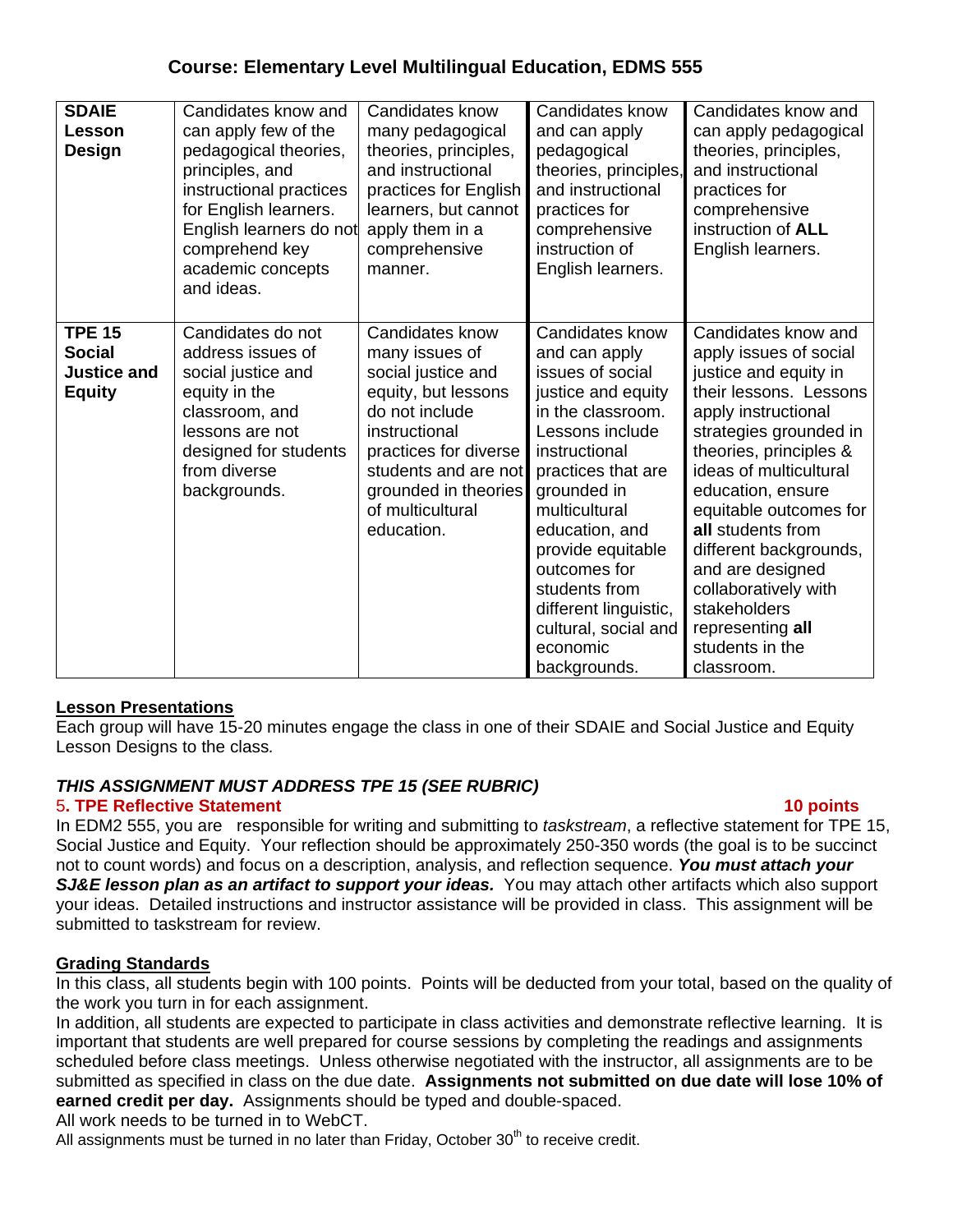The following grading scale will be used with the points students have remaining at the end of class:

| 93-100%A        |  |
|-----------------|--|
| 90-92%A-        |  |
| 88-89%B+        |  |
| 83-87%B         |  |
| 80-82%B-        |  |
| <u>75-79%C+</u> |  |
|                 |  |
| 70-71C-         |  |
| 60-69%……………………D |  |
| 59% and belowF  |  |

*Note: Students are reminded that the College requires completion of this course with a C+ or higher.* 

# **All University Writing Requirement:**

Writing requirements for this class will be met as described in the assignments above. Every course at the university, including this one, must have a writing requirement of at least 2500 words. TPA Assessment will count toward this requirement.

# **CSUSM Academic Honesty Policy:**

"Students will be expected to adhere to standards of academic honesty and integrity, as outlined in the Student Academic Honesty Policy. All written work and oral presentation assignments must be original work. All ideas/materials that are borrowed from other sources must have appropriate references to the original sources. Any quoted material should give credit to the source and be punctuated with quotation marks.

Students are responsible for honest completion of their work including examinations. There will be no tolerance for infractions. If you believe there has been an infraction by someone in the class, please bring it to the instructor's attention. The instructor reserves the right to discipline any student for academic dishonesty in accordance with the general rules and regulations of the university. Disciplinary action may include the lowering of grades and/or the assignment of a failing grade for an exam, assignment, or the class as a whole."

Incidents of Academic Dishonesty will be reported to the Dean of Students. Sanctions at the University level may include suspension or expulsion from the University.

# **Plagiarism:**

As an educator, it is expected that each student will do his/her own work, and contribute equally to group projects and processes. Plagiarism or cheating is unacceptable under any circumstances. If you are in doubt about whether your work is paraphrased or plagiarized see the Plagiarism Prevention for Students website http://library.csusm.edu/plagiarism/index.html. If there are questions about academic honesty, please consult the University catalog.

## **Use of Technology:**

Students are expected to demonstrate competency in the use of various forms of technology (i.e. word processing, electronic mail, WebCT6, use of the Internet, and/or multimedia presentations). Specific requirements for course assignments with regard to technology are at the discretion of the instructor. Keep a digital copy of all assignments for use in your teaching portfolio. All assignments will be submitted online, and some will be submitted in hard copy as well. Details will be given in class.

## **Electronic Communication Protocol:**

Electronic correspondence is a part of your professional interactions. If you need to contact the instructor, WebCT e-mail is often the easiest way to do so. It is my intention to respond to all received e-mails in a timely manner. Please be reminded that e-mail and on-line discussions are a very specific form of communication, with their own nuances and etiquette. For instance, electronic messages sent in all upper case (or lower case) letters, major typos, or slang, often communicate more than the sender originally intended. With that said, please be mindful of all e-mail and on-line discussion messages you send to your colleagues, to faculty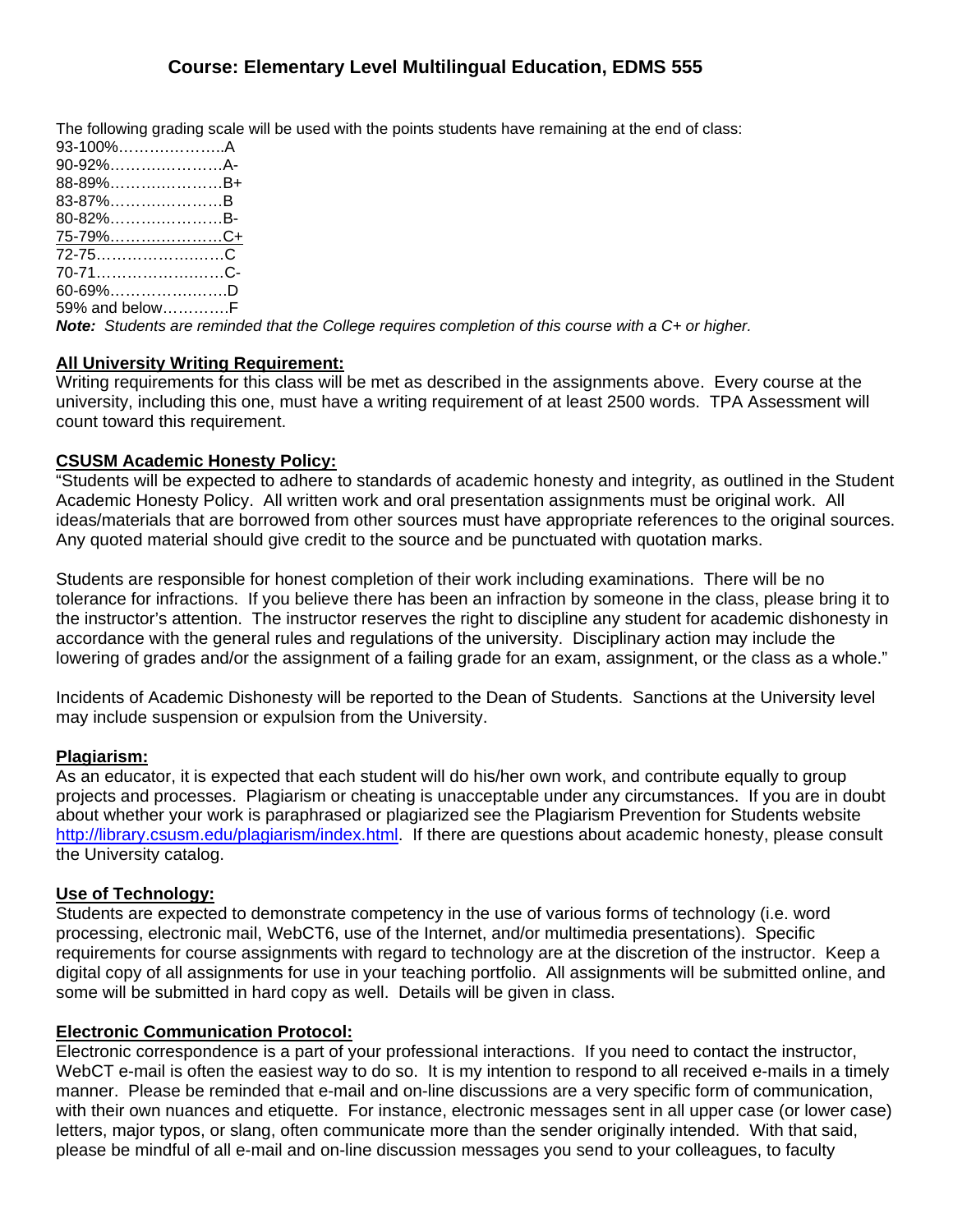members in the College of Education, or to persons within the greater educational community. All electronic messages should be crafted with professionalism and care. Things to consider:

- Would I say in person what this electronic message specifically says?
- How could this message be misconstrued?
- Does this message represent my highest self?
- Am I sending this electronic message to avoid a face-to-face conversation?

In addition, if there is ever a concern with an electronic message sent to you, please talk with the author in person in order to correct any confusion.

**The instructor reserves the right to alter the instructional timeline, add, delete, and /or change topics and assignments in response to individual and class needs. Revised 9/16/09. I am altering readings. Continue to monitor weekly** 

| <b>Date</b>             | <b>Topic</b>                                                                                                                                                            | <b>Assignment (if any)</b>                                                                |
|-------------------------|-------------------------------------------------------------------------------------------------------------------------------------------------------------------------|-------------------------------------------------------------------------------------------|
| Session 1A<br>$9/3$ pm  | <b>Creating A Classroom Community of</b><br><b>Learners</b>                                                                                                             | <b>Preview: Interview</b>                                                                 |
| Session 1B<br>$9/9$ pm  | • Who Are English Learners?<br>Educational philosophies, history, and<br>policies.<br><b>Getting to Know Your Students</b><br>$\bullet$                                 | <b>Prepare for Next Time:</b><br>SIOP Chapter 1<br>Diaz-Rico: Chapter 3 (WEB CT)          |
| Session 2A<br>$9/16$ am | <b>Supporting Second Language Acquisition</b><br>English Learner Interview: analysis and<br>$\bullet$<br>synthesis<br>Second Language Acquisition Theories<br>$\bullet$ | <b>Due: ELL Interview</b><br><b>Preview: Observation</b><br>Prepare for Next Time (9/17): |
| Session 2B<br>$9/16$ pm | Bilingual Education; research, theoretical<br>$\bullet$<br>framework, history<br><b>CELDT</b> Testing<br>$\bullet$                                                      | Print out ELD standards and<br>read the Introduction pgs. 11-15.<br>SIOP: Chapter 2       |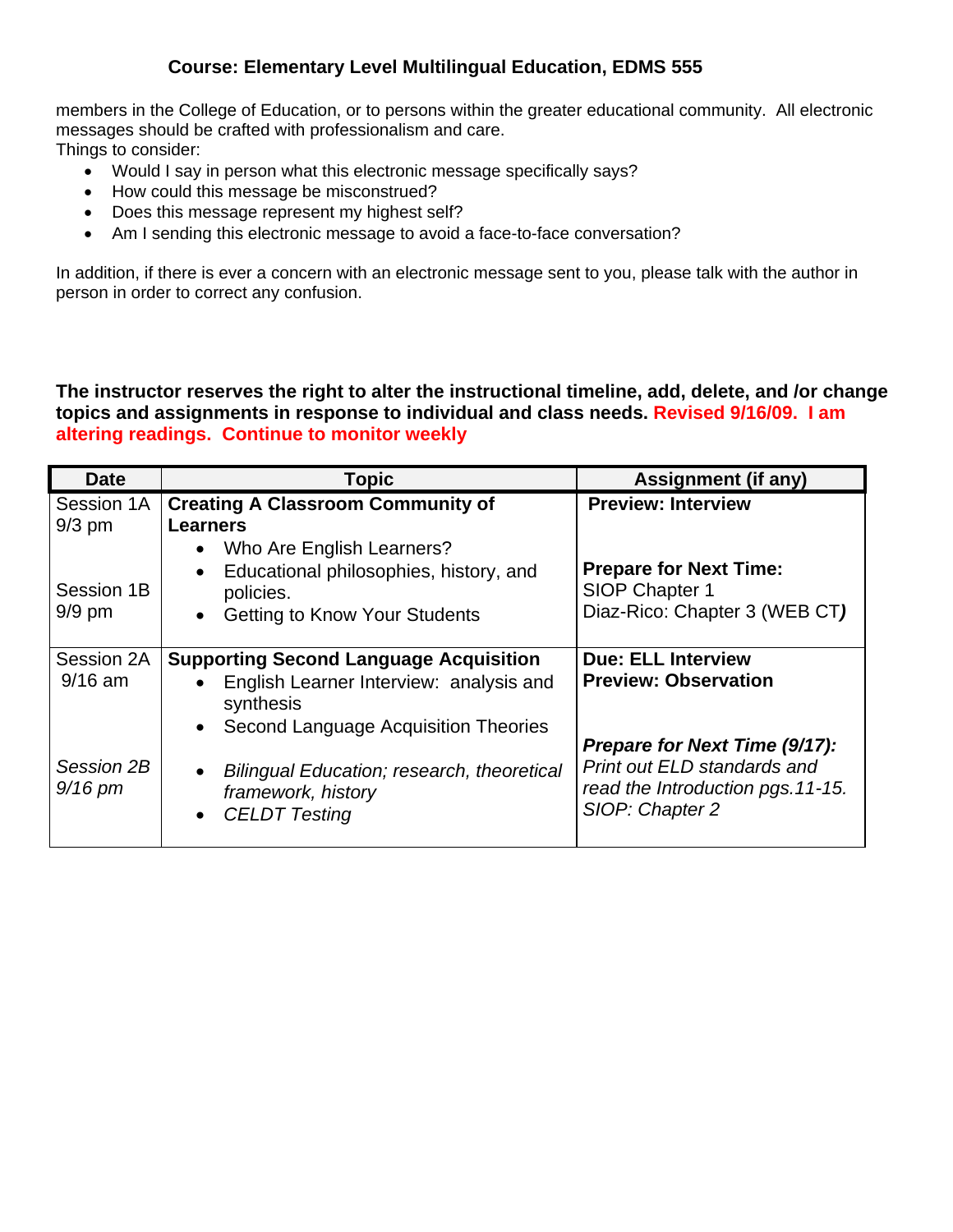| Session 3A<br>$9/17$ pm                           | <b>Meeting Student Needs/Making Instructional</b><br><b>Decisions</b><br>California English Language<br>$\bullet$<br>Development Standards and Levels of<br>Proficiency<br>Aligning California Content Standards<br>$\bullet$<br>with English Language Development<br><b>Standards</b><br>Writing Content and Language Objectives | Prepare for next time (9/22):<br>SIOP: Chapter 5<br>Quiocho: Chapter 1 |
|---------------------------------------------------|-----------------------------------------------------------------------------------------------------------------------------------------------------------------------------------------------------------------------------------------------------------------------------------------------------------------------------------|------------------------------------------------------------------------|
| Session3B*<br>9/22 am<br>(note change)            | Using the ELD Standards and the CA<br><b>Content Standards to Differentiate</b><br><b>Instruction</b><br>Differentiated Instruction in Action:<br>Models for 6-8 classrooms                                                                                                                                                       | Prepare for next time (9/29):                                          |
| Session 4<br>$9/29$ pm<br>$(12:30$ start<br>time) | <b>Meeting Student Needs &amp; Making</b><br><b>Instructional Decisions.</b><br><b>EL Lesson Observation at WPMS</b><br><b>CALP:</b> Vocabulary instruction<br>The SIOP Model; lesson preparation &<br>$\bullet$<br>building background                                                                                           |                                                                        |
| Session 4B<br>9/30 pm                             | Classroom Observation: synthesis &<br>analysis                                                                                                                                                                                                                                                                                    | <b>Prepare for next time:</b>                                          |
| Session 5A<br>10/7 pm                             | <b>Classroom Climate; high expectations,</b><br>motivation, and achievement<br>Making the core curriculum accessible to<br>every student<br>Comprehensible Input                                                                                                                                                                  | Due: ELD Observation                                                   |
| Session 5B<br>$10/13$ pm                          | Project GLAD: Guided Language<br><b>Acquisition &amp; Design</b><br>Multi-cultural literature sharefest                                                                                                                                                                                                                           | <b>Prepare for next time</b>                                           |
| Session 6A<br>$10/14$ am                          | <b>Essential Strategies for English Learners</b><br><b>Questioning Strategies</b><br><b>Grouping Strategies</b><br><b>Interactive Strategies</b>                                                                                                                                                                                  | <b>Preview: SJ&amp;E Lesson</b><br>Designs, TPE 15 Reflection          |
| Session 6B<br>$10/14$ pm                          | <b>Gifted English Language Learners</b><br><b>English Language Learners with Special</b><br><b>Needs</b>                                                                                                                                                                                                                          | <b>Prepare for next time:</b>                                          |